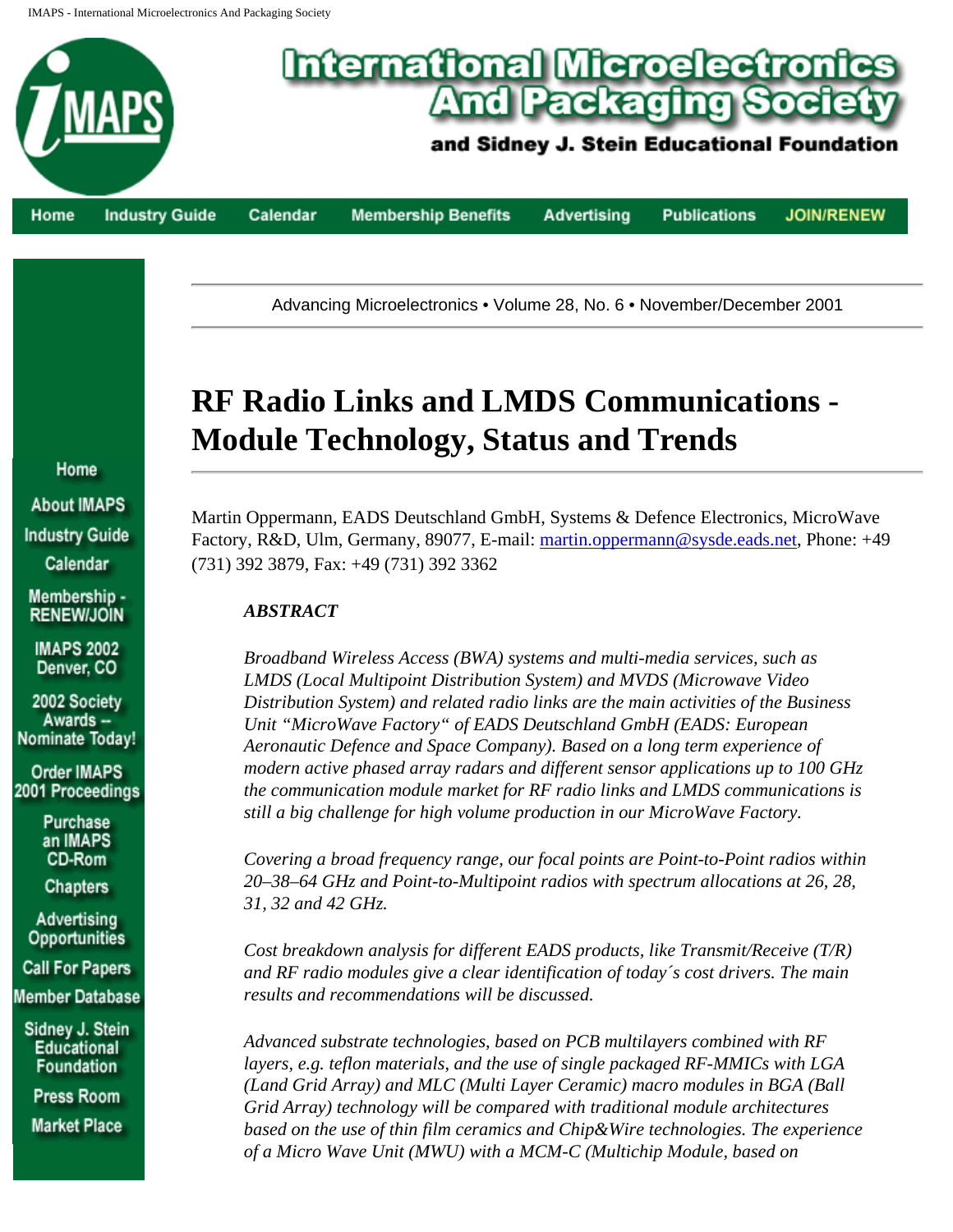Advanced **Education Opportunities** 

CII - Ceramic Interconnect Intiative

MMRC **Microelectronics** Marketing **Research Council** 

Around the world with IMAPS

> **Discussion Boards**

Leadership

**Contact IMAPS** 

*ceramics) in LTCC (Low Temperature Cofired Ceramic) technology will be discussed.*

*Our technology strategy and packaging roadmap is mainly driven by long-term reliability, availability of basic materials and components and modularity. In combination with the idea and challenge of a Box-of-Bricks for a standard mmwave transceiver radio, future trends of innovative module architectures and packaging technologies will be shown.*

*Topics/Keywords:*

*RF Radio Links, LMDS communications, Packaging, Technology Trends, Strategies*

# **1. APPLICATIONS AND MARKET TRENDS**

Broadband Wireless Access systems and multi-media services, such as LMDS and MVDS and up/ down converters for VSAT applications have the potential to become very high volume markets for millimeter wave modules and radio units /1, 2/.

The EADS MicroWave Factory (MWF) is a leading supplier of microwave and millimeter wave modules and subsystems as building blocks for RF systems covering the frequency range between 5 and 94 GHz.

Products are used in:

- Point-to-Point radiolinks (PtP)
- Point-to-Multipoint radiolinks (PMP)
- VSAT terminals
- Active phased array T/R modules
- Industrial and automotive sensors
- Optical Transmission Units

MWF has a highly qualified and experienced team with key capabilities on:

- Design, simulation, fabrication and testing of RF modules
- Design, simulation and characterization of MICs and MMICs
- Innovative antenna and filter design
- Advanced substrate and module technologies, based on
	- ceramics (alumina)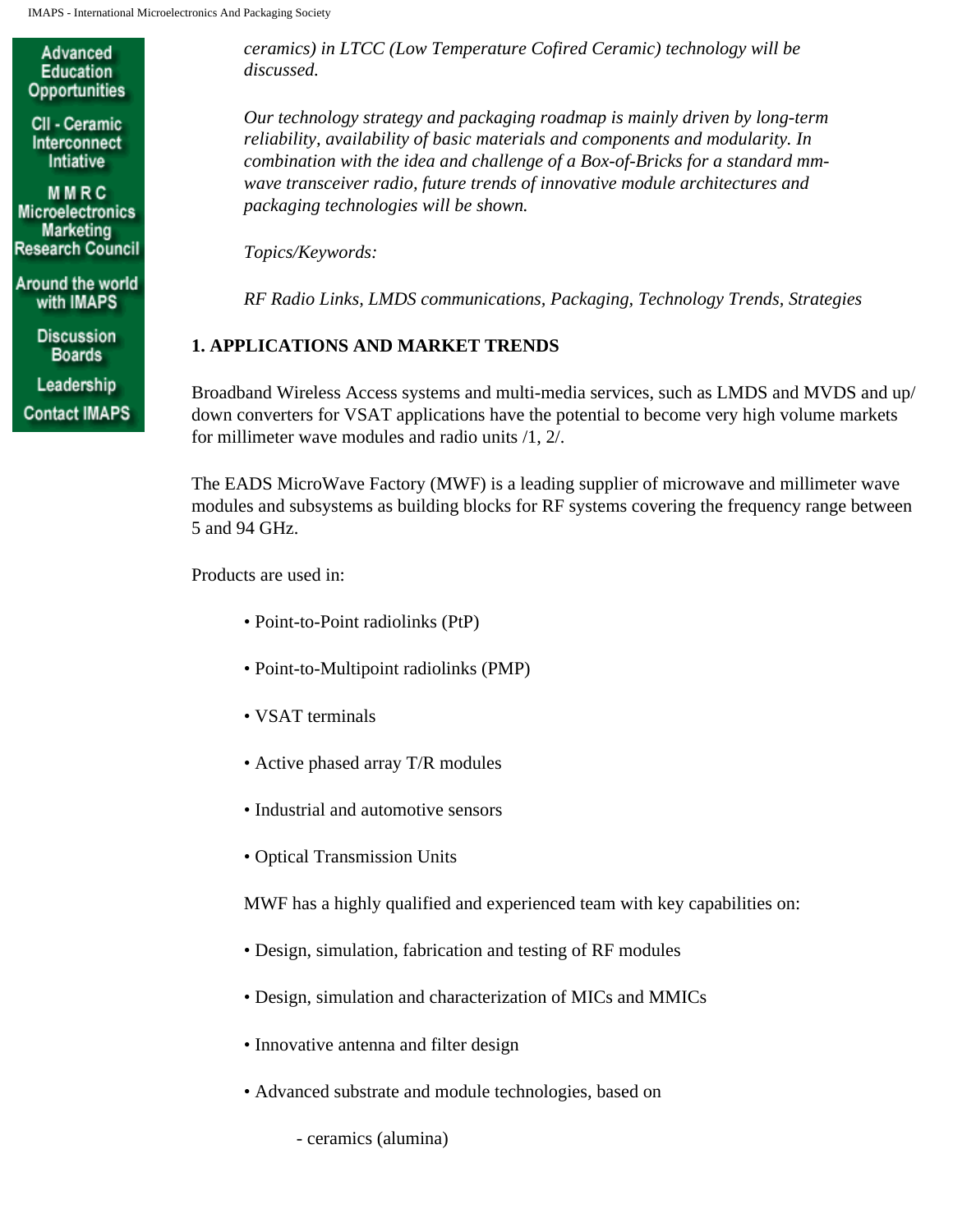- Multichip Modules (MCM-D, MCM-C)

- FR4/PTFE multilayer (MCM-L)

• Micro- and optoelectronic assembly by Chip&Wire, Flip-Chip and SMT

An automatic assembly line with a full lot traceability via electronic lot tracking allows a low-cost high volume manufacturing.

Significant effort is spent on R&D projects to secure availability on next generation technologies.

Based on the world GaAs merchant market (Source: Strategy Analytics, 12/99) we see a clear diversion for accessible market segments for GaAs MMICs with an operating frequency  $> 6$  GHz. Figure 1 indicates the growing fields of interest, e.g. VSAT, Automotive and Optics.



Fig. 1: Market Segments for MMICs >  $6$  GHz

## **2. RF MODULE TECHNOLOGY - TODAY**

RF modules and frontends are normally realized with an architecture based on a Microwave Unit (MWU) with highly integrated MMICs (Monolithic Microwave Integrated Circuits) and interconnection substrates (ceramic and soft substrates) and an electronics unit for power supply, biasing and clock signals. The module electronics is usually designed and processed with SMD components and printed circuit board (PCB) technology like standard multilayers with FR4.

A typical MWU is completely assembled with automatic processes for dispensing, pick&place and wire bonding. All RF components (MMICs, filters in thin film technology on alumina and soft substrates and hybrid circuits) are combined in a Kovar metal package with glass seals. A CuMo (copper molybdenum) base plate serves for an optimized thermal heat transfer and offers a good CTE match (Coefficient of Thermal Expansion) with the GaAs semiconductors and the interconnection ceramic sub-units. All substrates as well as active and passive components are designed for an epoxy attach using a fully automatic pick&place process. The metal package can be hermetically sealed by resistance seam welding or laser welding.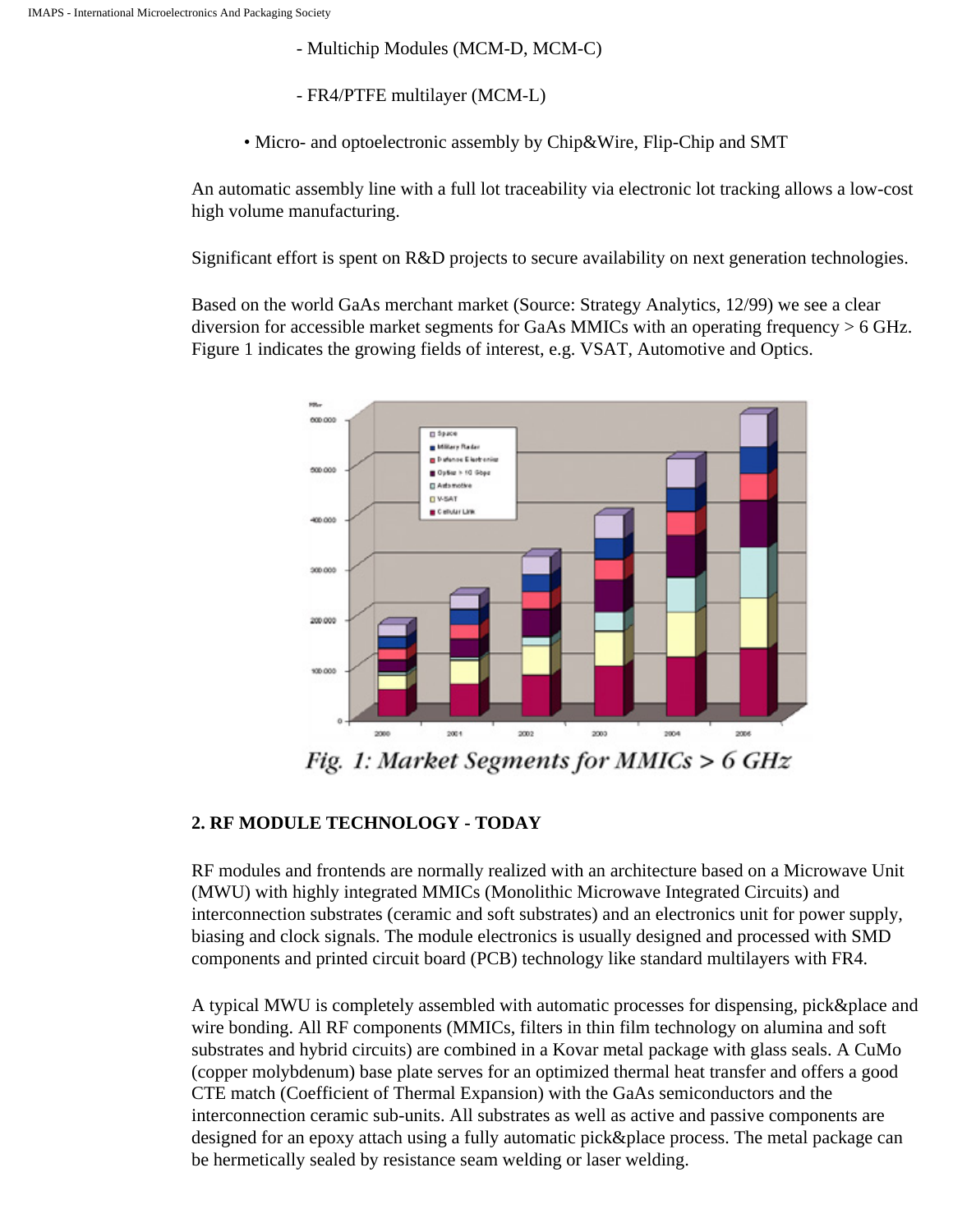Electrical interconnection between MWU and PCB is a standard reflow soldering process.

Electrical interconnection between MMICs and substrates are typical Chip&Wire bonding techniques. Figure 2 shows a detail of a MWU. Beside the MMICs (switch and two amplifiers) alumina substrats with a thickness of 127  $\mu$ m are mounted with epoxy and bonds with 30  $\mu$ m in diameter serve for interconnection.



Fig. 2: Electrical interconnects

Bond-compensated interconnection from chip to chip at 60 GHz is done with ribbon bonds (see Figure 3).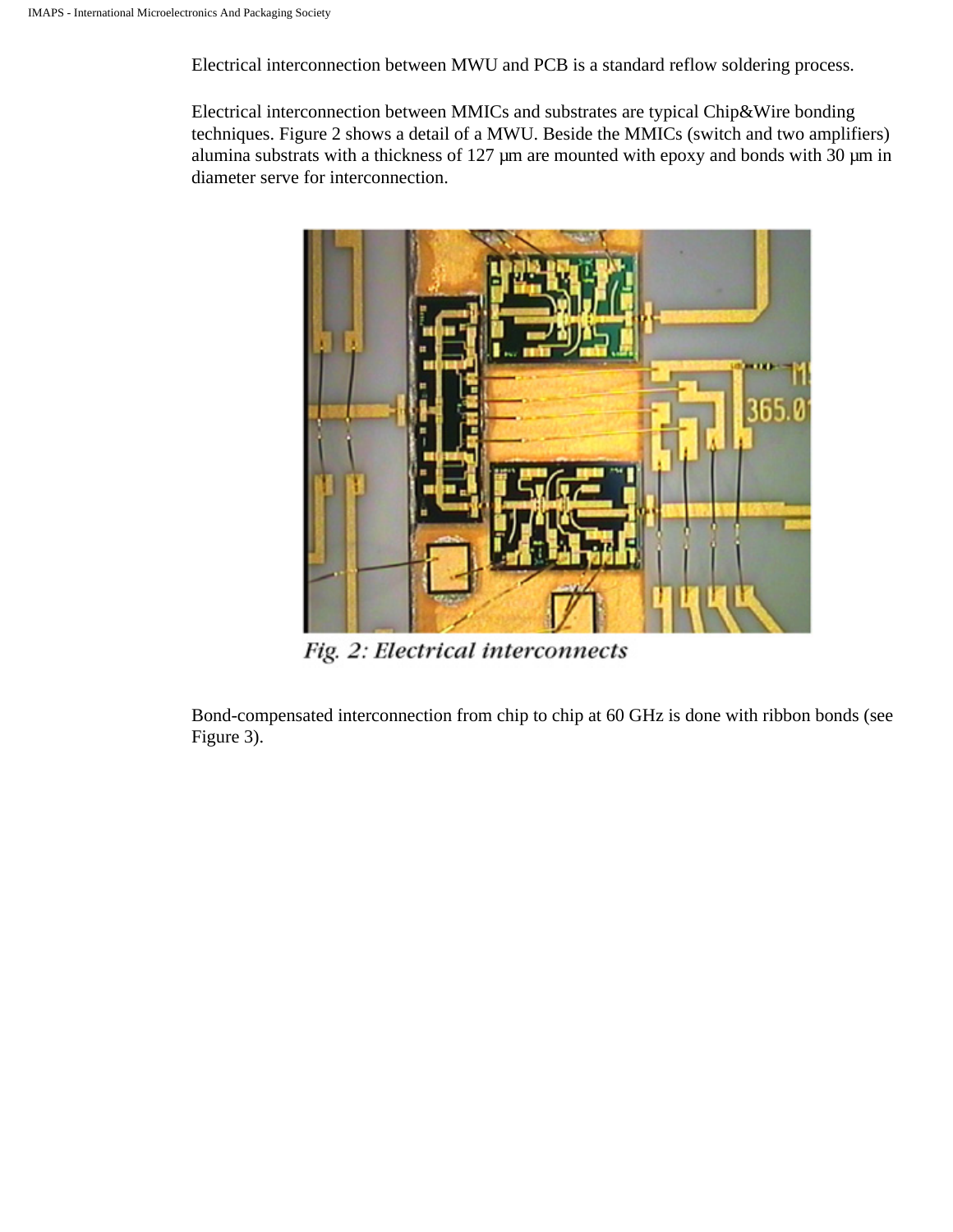

Fig. 3: Typical RF ribbon bonds (sideview)

Another approach for high volume production of millimeter wave units is based on multilayer ceramics technology. As a result of an internal qualification programme concerning ceramic multichip modules (MCM-C) and a broad experience with different products manufactured in Low Temperature Cofired Ceramics (LTCC), the basic test structures and a demonstrator for the 38 GHz MWU radio was made together with a strategic partnership to the ceramic supplier.

Figure 4 shows a LTCC integrated package with 4 layers. Filled vias serve for local electrical shielding and as thermal vias. A high resolution patterning with printed structures down to a local width of 70  $\mu$ m allows the integration of millimeter wave functions, e.g., planar filters, waveguide and triplate feedthroughs /3/. The package is soldered onto a CuWo baseplate. A Kovar frame on top serves for final shielding with a planar lid.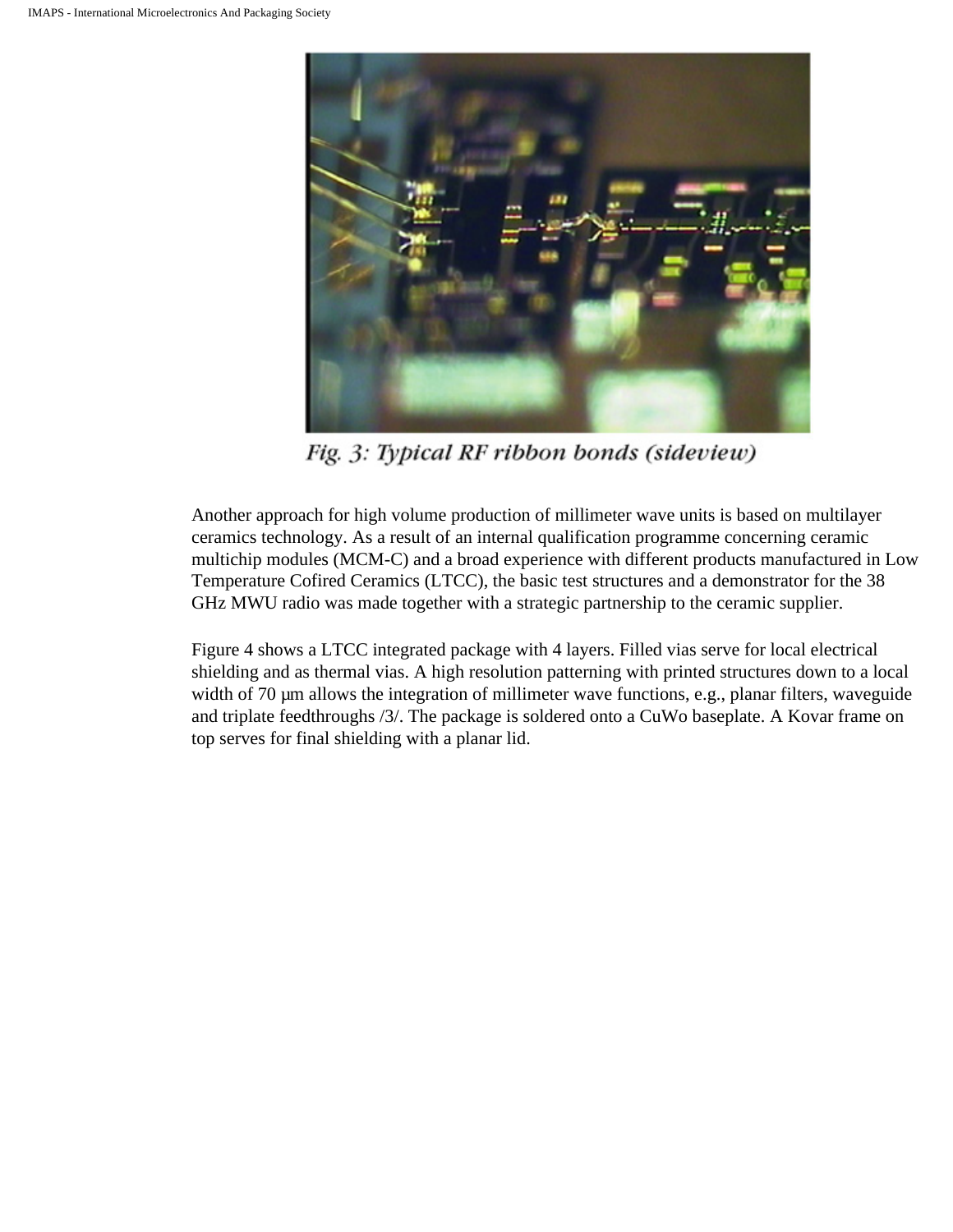

Fig. 4: MWU with LTCC, populated

# **3. MODULE MANUFACTURING AND COST ANALYSIS**

Actually different types of module architectures are discussed in the literature. Two very popular manufacturing versions can be described, as:

## **Sub unit based modules**

MMICs and passive functions (e.g. filters, couplers) are assembled on the base plate of a metal package. All sub units are connected via gluing/soldering and bonding.

## **Common substrate based module**

RF components and DC functions are assembled on a common substrate. For an optimised heat transfer, devices like power amplifiers are placed in cut-outs for a direct attachement on a metal plate. The assembly techniques are similar to the sub unit based modules.

A critical look on the overall and specific module costs, based on EADS experience with Transmit/ Receive (T/R) modules for active phased array radars with an operating frequency of  $6 - 10$  GHz and a point-to-point mm-wave transceiver unit at 58 GHz show the following situation /4/: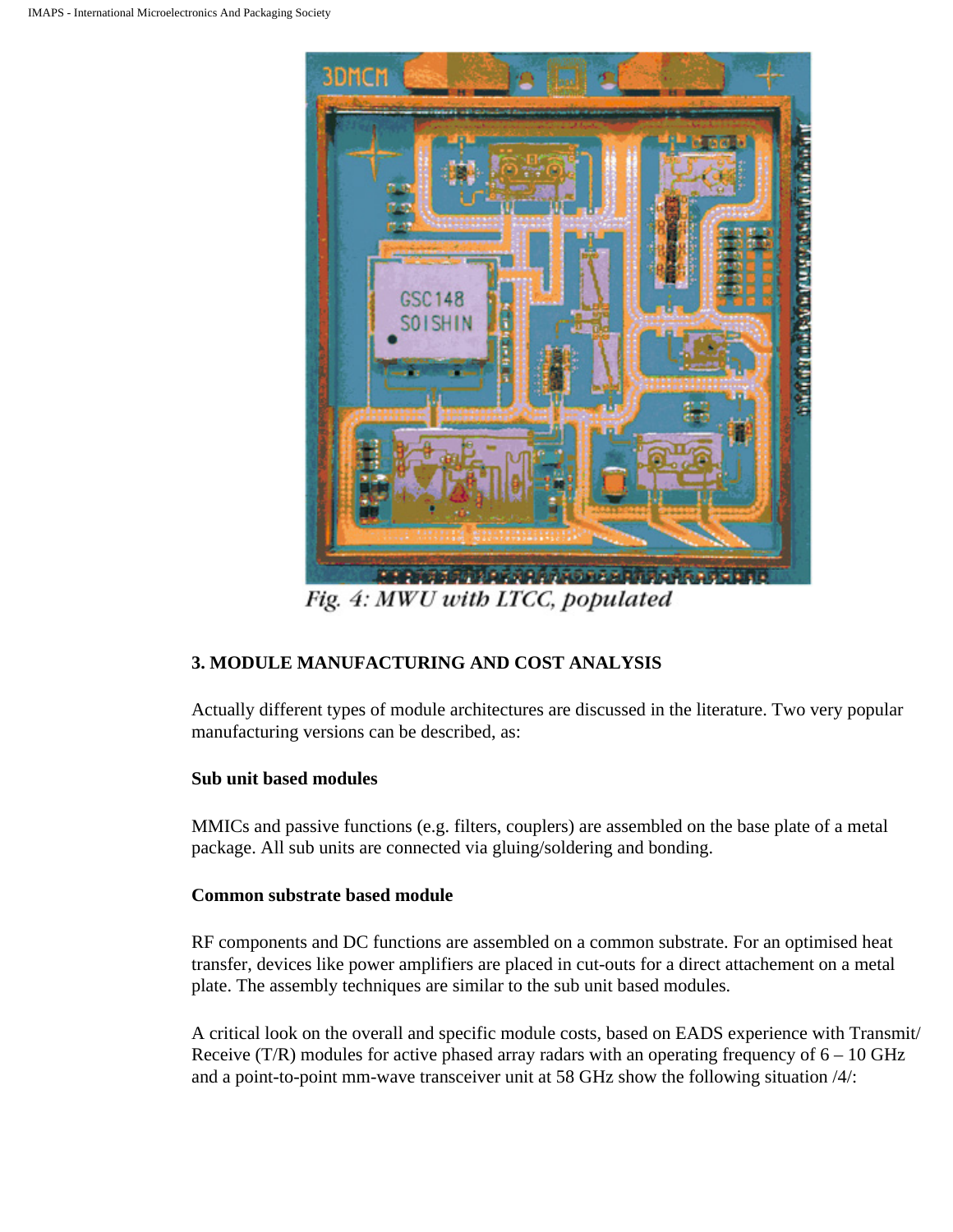| <b>MMICS</b>     | $35 - 50%$ |
|------------------|------------|
| Package/Assembly | $25 - 35%$ |
| Testing/Tuning   | $10 - 20%$ |

(Values are depending on complexity and chip area.) These cost drivers have to be taken into account with target costs per module and the volumes in annual quantities.

A listing of products/applications, quantities and target costs /5/ referred to the beginning of this century is given in Table 1:

| Product for                   | Quantity in<br>k units | <b>Unit Sales Price</b><br>in $USk$ \$ |
|-------------------------------|------------------------|----------------------------------------|
| Space                         | 1 - 5                  | 25                                     |
| Point-to-Point                | $10 - 50$              | 1.5                                    |
| Point-to-Multipoint           | $100 - 500$            | 0.6                                    |
| <b>LMDS/MVDS</b><br>Consumers | >1000                  | 0.2                                    |

Table 1: Target costs for high volume products

To reach the desired and market driven cost levels makes it necessary to create basic assumptions for:

- High volume/yield production
- Well known technologies for substrates, housing and assembly
- Reduction of testing and tuning effort

## **4. SINGLE PACKAGED MMICs FOR SMT**

Since 1999 single packaged MMICs for application up to 40 GHz are on the market. Typical RF functions like Low Noise and Medium Power Amplifiers (LNA, MPA) and mixers are catalogue products from major suppliers like Hittite Microwave Corp., Alpha Industries and others.

Chip and MMIC suppliers are pushing these products very strongly with the scope to realise completely packaged chip sets for various frequencies for the assembly on modern SMD compatible assembly lines.

Figure 5 shows typical Hittite single packages for operating frequencies up to 40 GHz.

The Ball Grid Array (BGA) package in the upper part is a ceramic package with a ceramic lid. The baseplate is a double side structured thin film alumina with filled vias. The MMIC is mounted by Chip&Wire.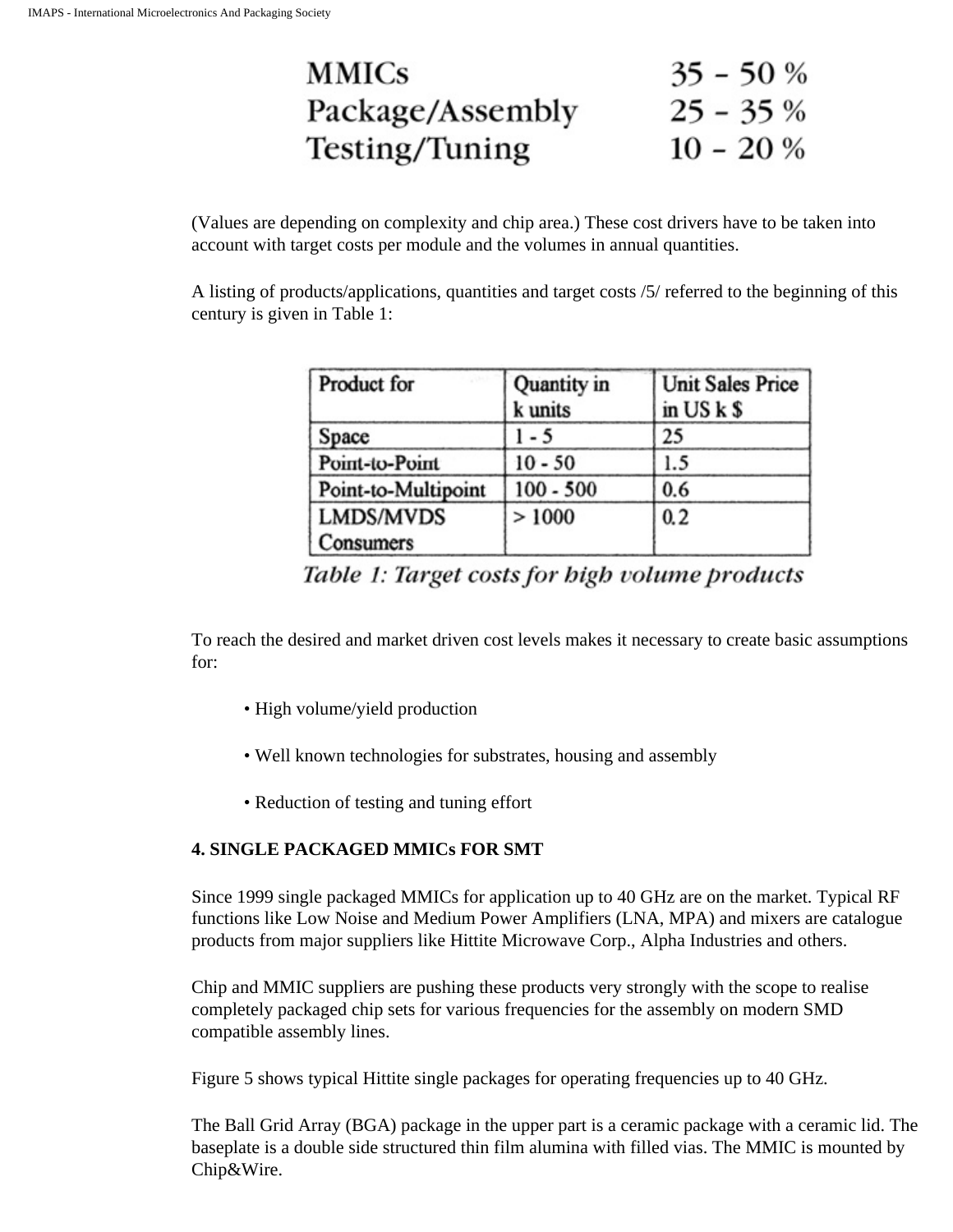The newest package type is a Land Grid Array



Fig. 5: SingleRF Packages (www.bittite.com)

(LGA) package (lower part of Fig 5). Package material is a soft substrate as well as the lid. RF and DC contact pads are designed for assembly on matched soft substrates.

In between 1 year (time frame was in 2000) a price erosion for a typical packaged device was obvious: a 50 % reduction in price, mainly driven by exchanging the packaging material and the step from BGA to LGA. Actually the price for the LGA package is given by the bare die price plus 40% for the package, including assembly and testing.

A future packaging step will be the integration of blocking capacitors into the single package very close to the MMIC DC pads.

Alpha Ind. offers its Alpha-2 surface-mounted packages specifically designed for high-frequency, high speed ICs used to implement PtP microwave links, LMDS and fiber optic systems. This package family currently includes low-noise amplifiers, driver amplifiers, single- and doublebalanced mixers, variable attenuators and a SPDT switch.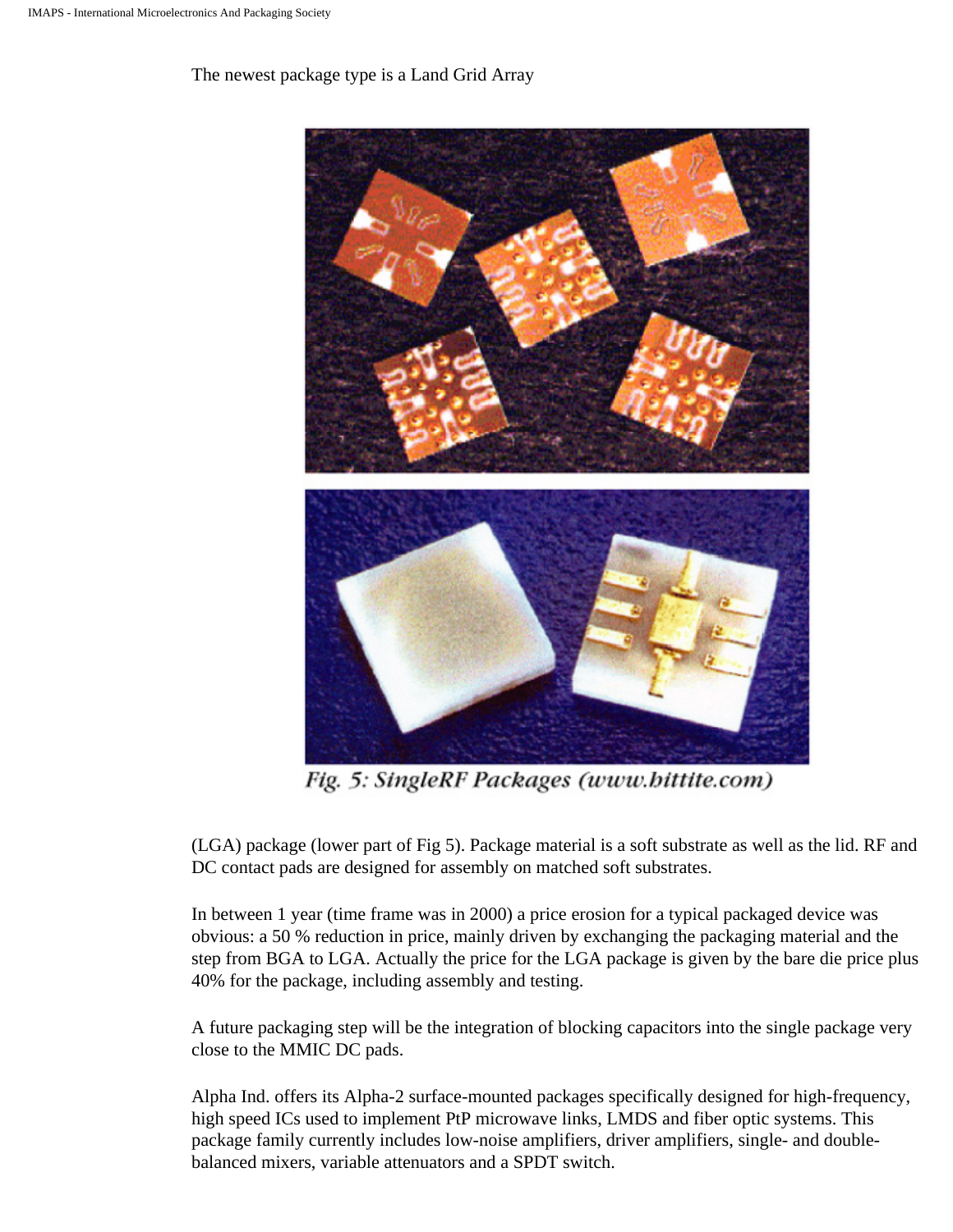First electrical results of 28 and 31 GHz LMDS transmitter modules with RF packages on a 200 µm Rogers base material (RO4003, most in use) and with a total semiconductor cost less than \$ 100 US have already been published /6, 7/.

Actually, the main US packaging companies (Hittite, Alpha, Dielectric Laboratories) are working on SMT power chip solutions up to 60 GHz. First SMT power packages will be available at the end of 2001.

#### **5. PCB BASED RF MODULES - TRENDS**

A visionary mm-wave module architecture based on a Polytetrafluoroethylene (PTFE, Teflon) multilayer and SMD compatible packages is shown in Figure 6.



Fig. 6: RF PCB with SMT components

Macromodules and single RF packages are mounted on a dielectric multilayer substrate that is laminated on a metal core for mechanical stability and for an optimized thermal management.

Board materials for PTFE multilayer

Typical board materials used for microwave applications are:

- Ceramic filled plastics (e.g. Rogers)
- Ceramic filled PTFE (e.g. Taconic)
- PTFE/Glass (e.g. Taconic)

Different substrate thicknesses are available  $(>125 \mu m)$  and most of these materials are available as metal based laminates. Metal baseplates of Copper (Cu), Aluminum (Al) and Brass (Ms) are suitable for a range of board layer finishes that can be used making use of materials such as Gold, Nickel and Tin. Up to 3 RF layers can be necessary for individual functions:

2 layers: for local electrical shielding, RF and DC lines need buried routing

3 layers: RF crossing of two microstrip lines (RF and ground)

#### **Single RF packages**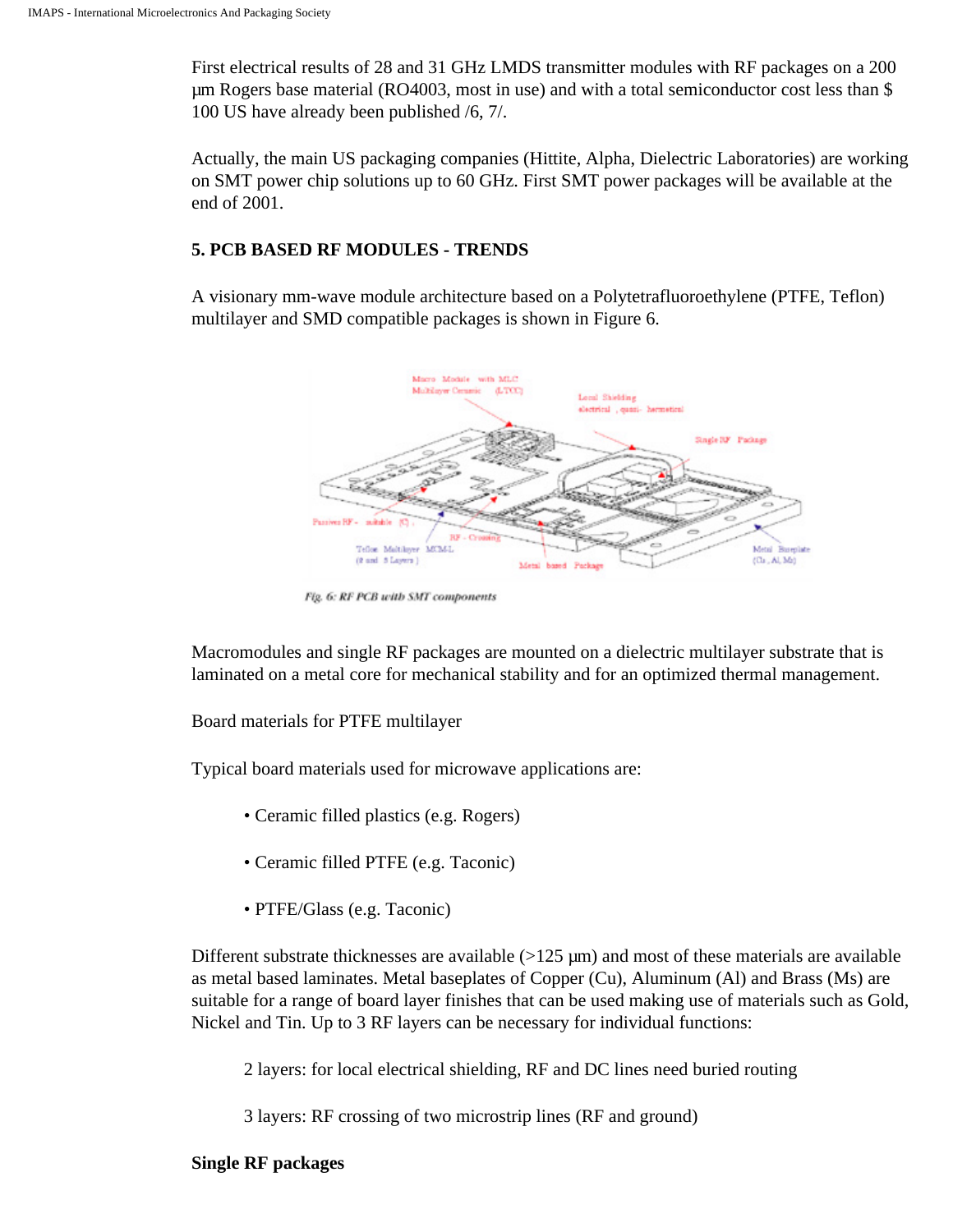The first generation of this type of package shows SMD compatible balls for reflow soldering or gluing on the carrier board. Actually the second generation is on the market: LGA packages based on soft materials (e.g. Rogers, Taconic) and LGA designed interconnection patterns.

Up to now, only a small number of packaged MMICs is available but the chip supplier´s roadmaps announce completely packaged chip sets for various RF radio frequencies.

#### **Metal based packages**

Power amplifiers with dissipation power >1 W need a direct backside contact to the metal core or heatsink. Suppliers, e.g., Dielectric Laboratories, Kyocera and Stratedge offer packages with excellent RF performance up to 40 GHz and more. The top surface conductors are designed and metallised for soldering and bonding.

#### **Macro Modules with Multilayer Ceramic (MLC)**

Multifunctional MMICs or RF macro functional units can be realized in SMD compatible MLC modules (e.g. based on LTCC technology). The close arrangement of e.g. oscillator, mixer and filters allows modular functions consisting of different types of MMICs and Si/SiGe chips and integrated passives. Various assembly technologies inside the macro module can be used: Chip&Wire bonding, Flip Chip mounting by ball or stud bumping.

This visionary module architecture could be one base line for the challenge of a Standard mm-Wave Module.

Macro modules and single packages with a manufacturing-friendly surface-mount solution, combined with an optimized electrical module partitioning, could result in a Box of Bricks that can be used for different product demands. Finally, only the PCB layout with frequency specific filters, waveguides and mechanics will be customer specific.

#### **Module visions based on LTCC**

Different suppliers, e.g. C-MAC, Dielectric Laboratories, show their capabilities in LTCC technology. Cavities and cut-outs with minimum tolerances, integration of RF passives and WG-MSL (wave guide to microstrip line) transitions.

With the LTCC-M technology the ceramic layers are cofired with a CuMoCu baseplate.

This module vision deals with a big advantage in thermal management capabilities.

Actually, a unique module in LTCC-M with an area of about 4 cm x 4 cm would be a ´show stopper´ for cheap radio solutions because of its overall dimensions and a low fabrication yield.

Improved materials and manufacturing processes and well known libraries for integrated passives and RF functions up to

40 GHz (+) are a must to reach the goals.

#### **6. SUMMARY AND OUTLOOK**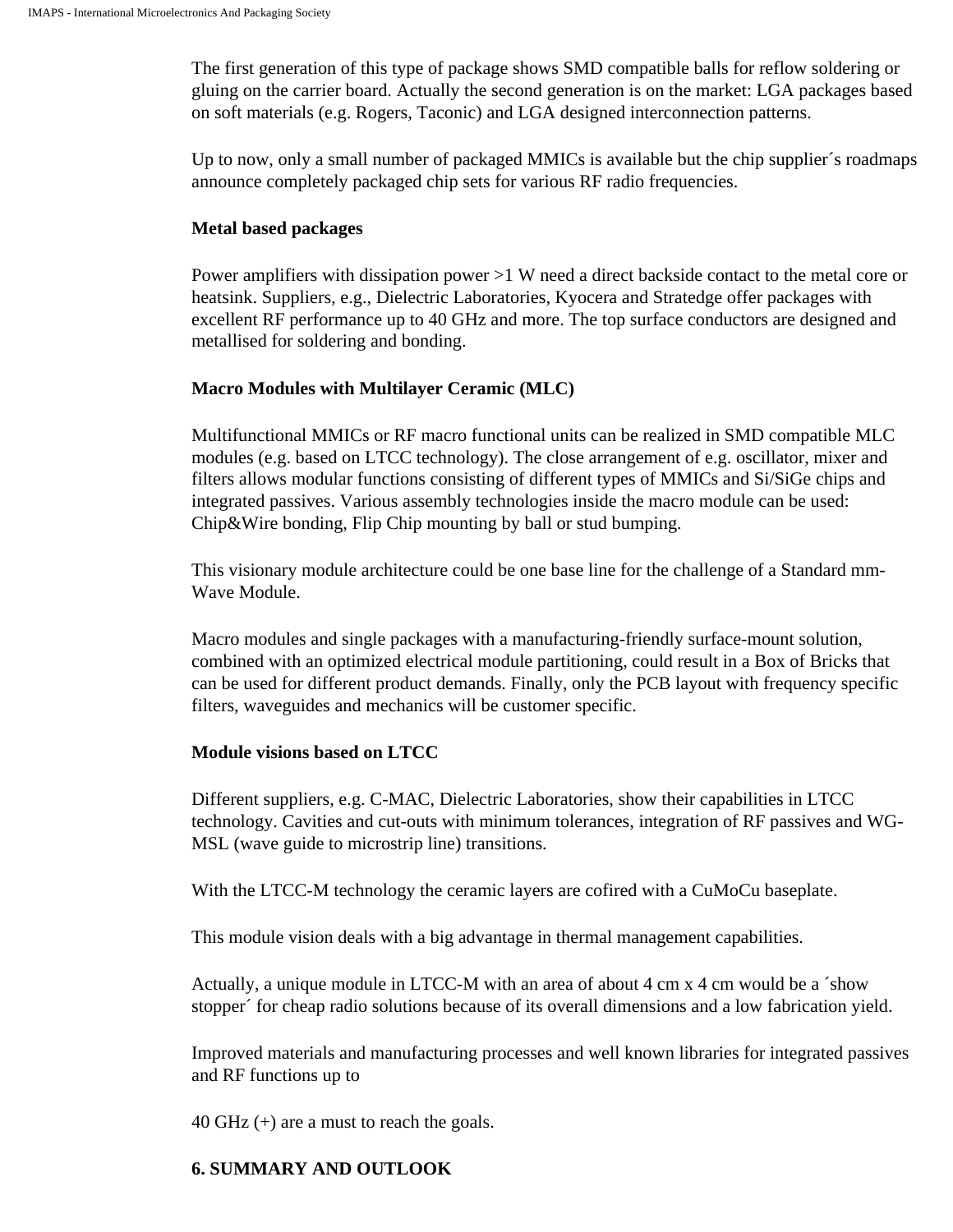Microwave and millimeter wave modules in different architectures and assembly technologies have been shown. Today's complex RF products are based on 'traditional' and proven Chip&Wire technology on single layer structured ceramics and soft substrates, assembled in a metal package.

The rapidly growing demand for MWUs and transceivers for LMDS and VSAT applications will address to

- An overall low product price
- Modular designs
- Engineered packaging and substrate materials

A clear signal to module designs based on PTFE multilayers is driven by the modern single packaged MMICs. A combination of single RF packages and macro modules suitable for high volume SMD processes will result in a near future box-of-bricks for standard mm-wave transceiver radios and innovative module designs.

Based on a clear technology strategy and roadmap together with the experience in our MicroWave Factory we are on the way to realize the challenge to win the future module demands.

## **7. ACKNOWLEDGMENT**

A plain but very kind "thank you" is given to all colleagues inside MWF-R&D for brain storming and fruitful discussions, namely to Bernd Adelseck for critical review.

Parts of this work are funded by the German BMBF ministry (R&D project, Contract: 02PP2060).

## **8. REFERENCES**

/1/ Miller Freeman, The 2000 European Microwave Report

/2/ L.M. Devlin et al., Low Cost MM-Waqve Multi-Chip Modules, EuMC 2000, WS6 Broadband Wireless Access, Paris, 2000

/3/ Microwave Engineering Europe, issue Dec/Jan 2001

/4/ B. Adelseck et al., Effects of MMIC-Design and GaAs Technology on mm-Wave Module Production Yield, in Proc. of EuMC 2000, Paris, 2000

/5/ P. Quentin et al., Broadband Wireless Communication Systems: Influence of Architectures and Packaging Concepts of mm-wave Frontends on Time-to-Market and Cost, RF&HYPER Europe, Paris, 2001

/6/ J. Kennedy, Surface Mount Components Reduce Broadband Equipment Costs, Appl. Microwave&Wireless, 01/2001

/7/ F.J. Ortega-Gonzalez, Low-Cost Manu-facturing Holds The Key To LMDS Success,